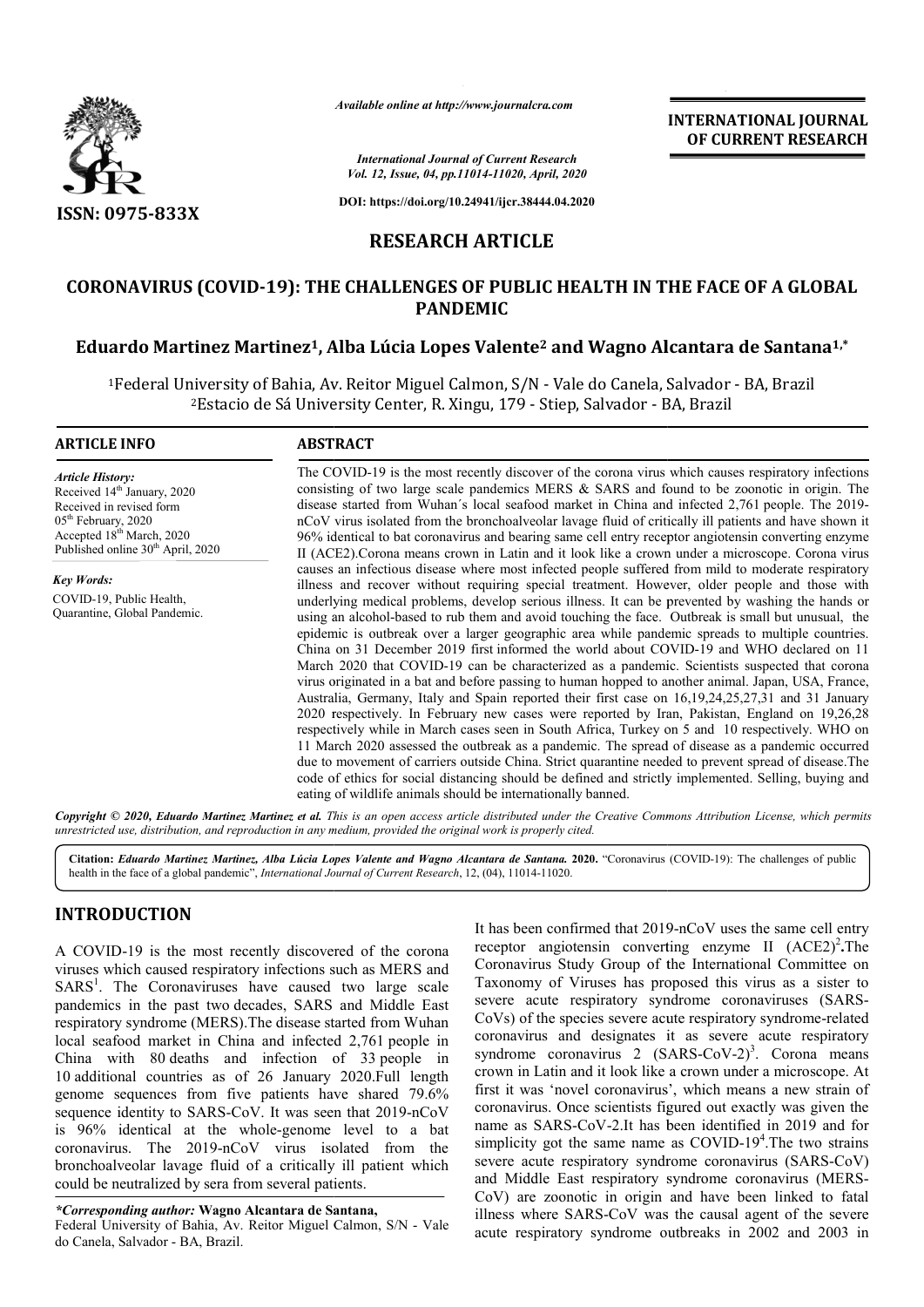Guangdong Province China and MERS-CoV was the pathogen responsible for severe respiratory disease outbreaks in 2012 in the Middle East<sup>5</sup>.Corona virus disease (COVID-19) is an infectious disease where most infected people suffered from mild to moderate respiratory illness and recover without requiring special treatment however older people, and those with underlying medical problems like cardiovascular disease, diabetes, chronic respiratory disease, and cancer are more likely to develop serious illness. The best way to prevent and slow down transmission is the self protection and others from infection by washing the hands or using an alcohol-based rub frequently and not touching your face. The COVID-19 virus spreads primarily through droplets of saliva or discharge from the nose when an infected person coughs or sneezes, so it is important to follow the practice respiratory etiquette (for example, by coughing into a flexed elbow)<sup>6</sup>. An epidemic has been defined as "an outbreak of a disease that occurs over a wide geographic area and affects an exceptionally high proportion of the population where as the pandemic relates to geographic spread and is used to describe a disease that affects a whole country or the entire world**<sup>7</sup>** .Outbreak is small, but unusual. The cluster of pneumonia cases that sprung up unexpectedly among market goers in Wuhan where China and public health authorities detected the outbreak spike in pneumonia cases. As an emergence of new disease, the outbreaks got more noticeable since the anticipated numbers of illnesses caused by that disease was zero. As an epidemic the outbreak over a larger geographic area where people in places outside of Wuhan began testing positive for infection with SARS-CoV-2 (which causes the disease known as COVID-19).It was an indication for epidemiologists that outbreak was spreading and was a likely sign that containment efforts were insufficient or came too late which were not unexpected as no treatment or vaccine is yet available.COVID-19 become pandemic when it became international and out of control and epidemic spreads to multiple countries or regions of the world<sup>8</sup>.Few of the biggest pandemics in history have been the Black Death which killed a maximum estimate of 200 million people in the  $14<sup>th</sup>$  Century, HIV/AIDS, which has so far killed up to 32 million people, the Black Death was known as the Great Plague and claimed millions of lives and the most deadly flu-like pandemic was the Spanish Flu which began in 1918 and at one point infected 40 per cent of the world's population<sup>9</sup>.On 31 December 2019 WHO has been first informed that "a pneumonia of unknown cause" had been detected in Wuhan, the largest city in Hubei province in central China**<sup>1</sup>** .WHO assessed the outbreak round the clock about the alarming levels of spread and severity and on the basis their assessment declared on 11 March 2020 that COVID-19 can be characterized as a pandemic $10$ .

**The genesis of contamination**Scientists suspected that corona virus SARS-CoV-2 originated in a bat and then hopped to another animal which is possibly the pangolin and then passed it on to humans. The disease has then been spreading between people without any intermediate animal<sup>11</sup>. Wet markets put people and live/dead animals e.g. dogs, chickens, pigs, snakes, civets, and more in constant close contact. That makes it easy for zoonotic diseases to jump from animals to humans. According to virologists the bats and birds are considered reservoir species for viruses with pandemic potential. Bats can pass along viruses in their poop and if they drop feces on to a piece of fruit that a civet then eats the civet can become carrier. Since these viruses have not been circulating in humans earlier therefore specific immunity to these viruses is absent in

humans<sup>12</sup>. According to one report bats has not sold at the Wuhan market where the virus is believed to have originated and it is likely another animal which sold their got infected and transmitted the disease. In this instance it is assumed that bats infected an intermediary host that served as the immediate source for the human infection $13$  however according to other report livemint bats, pangolins and dogs are sold in wet market<sup>14</sup>.Although initial speculation pointed to seafood, snakes etc however researchers from Hong Kong, China and Australia have found that genetic sequences of the novel coronavirus in pangolins are 85.5% to 92.4% identical to the coronavirus currently infecting hundreds of thousands people.

That means, before reaching humans, the virus was likely passed from bats to the pangolin<sup>15</sup>. According to one hypothesis the interaction between the receptor binding domain (RBD) of the coronavirus spike protein and the host receptor angiotensin converting enzyme 2 (ACE2) controls disease transmission in SARS and COVID-19.The spike protein grabs hold of ACE2 on host cells to gain entry into cells where it replicates, bursts open the cell, and spreads to other cells. The ACE2 receptor proteins belonging to different species e.g. pigs, ferrets, cats, orangutans, monkeys, at least some species of bats, civets and humans which have shown similar levels of affinity for SARS-CoV-2 based on the structural similarity of their ACE2 receptors<sup>16</sup>.According to WHO ecological reservoirs for SARS-CoV-2 are bats and intermediate animal host could be a domestic food animal, a wild animal, or a domesticated wild animal which has not yet been identified. Coronaviruses are very stable in a frozen state and shown survival for up to two years at -20°C. The coronaviruses appear to be stable at low and freezing temperatures for a certain period and food hygiene and good food safety practices can prevent their transmission through food. Specifically, coronaviruses are thermo labile which means that they are susceptible to normal cooking temperatures (70°C). Therefore, as a general rule, the consumption of raw or undercooked animal products should be avoided. Raw meat, raw milk or raw animal organs should be handled with care to avoid cross contamination with uncooked foods $17$ .

The incubation period is the time from exposure to the causative agent until the first symptoms develop and is characteristic for each disease agent<sup>18</sup>. According to World Health Organization(WHO) the COVID-19 has incubation period between 2 and 10 days<sup>19</sup> however China National Health Commission(NHC)has initially estimated an incubation period from 10 to 14 days whereas the United States CDC estimates the incubation period for COVID-19 to be between 2 and 14 days<sup>20</sup>. A person or animal that harbors a specific infectious agent without discernible clinical disease and serves as a potential source of infection. The carrier state may exist in an individual with an infection that is inapparent throughout its course (commonly known as healthy or asymptomatic carrier), or during the incubation period, convalescence and postconvalescence of an individual with a clinically recognizable disease (commonly known as an incubatory or convalescent carrier). Under either circumstance the carrier state may be of short or long duration (temporary or transient carrier, or chronic carrier). Mostly it has been the carrier state where most of the spread of the disease occur resulting from an outbreak to pandemic $2<sup>1</sup>$ .

**Can sars-cov-2 infection be considered a pandemic?:** On 31 December 2019 WHO has been first informed by the Chinese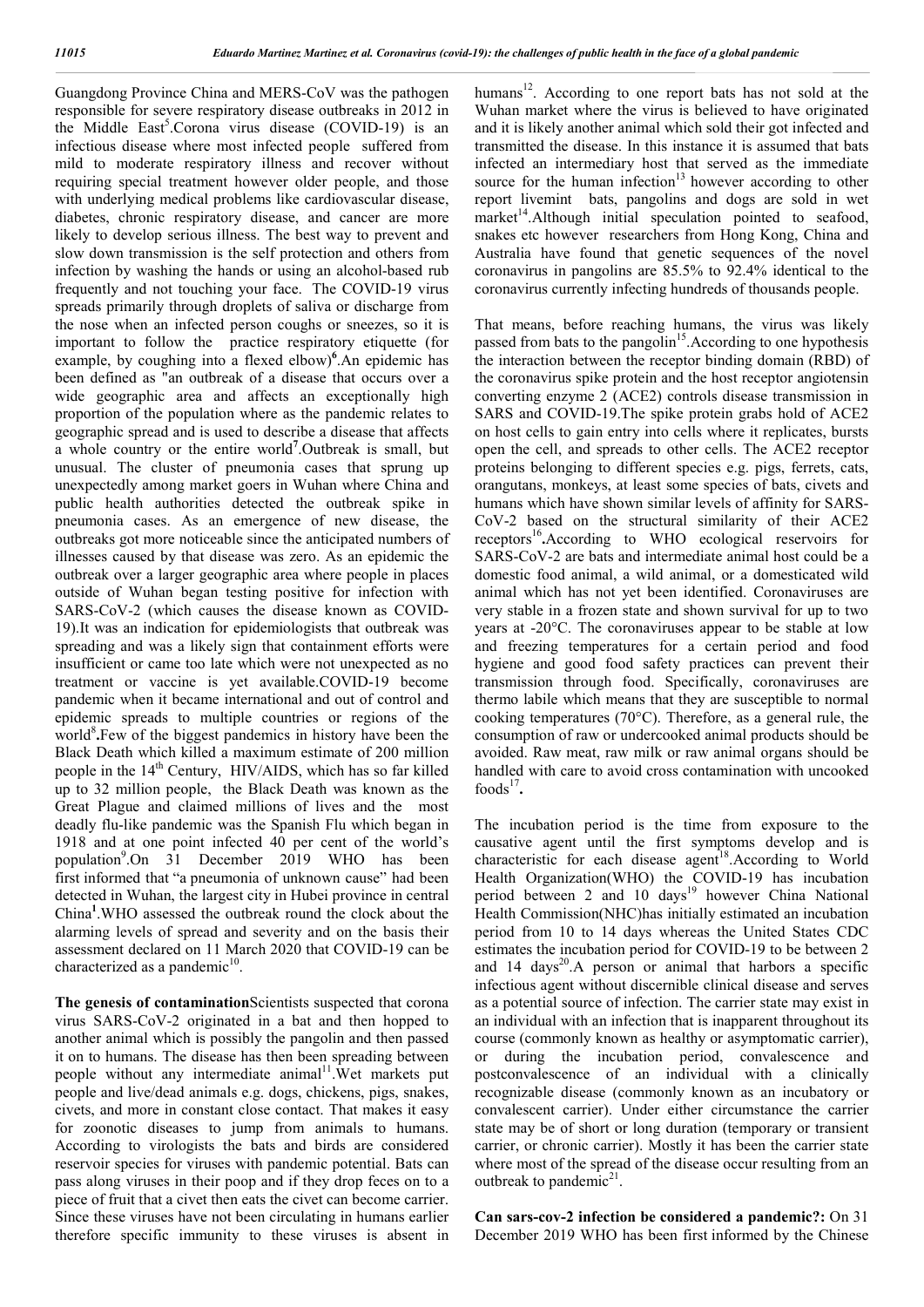authorities that "a pneumonia of unknown cause" had been detected in Wuhan which is the largest city in Hubei province in central China. The COVID-19 is the most recently discovered of the corona viruses which have caused respiratory infections such as MERS and SARS.  $<sup>1</sup>$  Japan confirmed its first</sup> case of infection on 16 January 2020 from Wuhan pneumonia like virus and they isolated two visitors from the Chinese city as a preventive measure. It was found that the Chinese national had been in close contact with a patient when he was in Wuhan however none of his family members who live with him in Japan, nor the doctors who treated him have tested positive for the virus. The Wuhan outbreak coincides with the annual flu season in Japan and it was advised for people to wash their hands, gargle, and wear masks to avoid falling sick<sup>22</sup>.

The United States first case of 2019-nCoV infection was reported on January 20, 2020 where on January 19, 2020 a 35 years old man presented to an urgent care clinic in Snohomish County Washington with a 4 days history of cough and subjective fever. It was disclosed by him that he had returned to Washington State on January 15 after traveling to Wuhan, China. The patient stated that he had seen a health alert from the U.S. Centers for Disease Control and Prevention (CDC) about the novel coronavirus outbreak in China and because of his symptoms and recent travel decided to see a health care provider<sup>23</sup>. France has declared first confirmed cases of the deadly corona virus on 24 January 2020 where one case of the virus had been confirmed in Bordeaux while the second found near Paris marking the first confirmed cases of the novel virus in Europe. It was found that both of the initial cases had travel history to China<sup>24</sup>. It has been on 25 January 2020 when Australia first case of novel corona virus (2019-nCoV) has been confirmed by Victoria Health Authorities. It was found that the patient was a man from Wuhan who flew to Melbourne from Guandong on 19 January  $2020^{25}$ . The first human to human transmission of the Wuhan corona virus in has been reported in Germany on 27 January 2020 where a man was infected by a colleague who had been in China and experts said that the Chinese woman who originally had the virus apparently had no symptoms when she transmitted it to her colleague. There have been warnings from inside China that people may be infectious before they start to feel ill. The 33 year old man who has been infected had not visited China but a Chinese colleague who visited Germany gave a training session on 21 January 2020 and the man who had attended the session tested positive for the virus. It was found that she have recently visited her parents in Wuhan<sup>26</sup>.

On  $31<sup>st</sup>$  January 2020 the Italian Government announced to suspend all flights between Italy and China with declaration of emergency in the country after doctors confirmed two Chinese tourists in Rome had tested positive for the coronavirus $27$ . The coronavirus pandemic was confirmed to have spread to Spain on 31 January 2020 when a German tourist tested positive for SARS-CoV-2 in La Gomera, Canary Islands. The National Microbiology Center (CNM) reported a positive test from an individual in the Canary Islands. The patient was a German national treated at Nuestra Señora de Guadalupe Hospital in the town of San Sebastián where he has been placed in isolation<sup>28</sup>. The Iran has first reporting of the disease when two deaths occurred in the on 19 February 2020.It was suspected that the carrier of the virus may have been a merchant who travelled between Qom and Wuhan in China where **COVID**-19 have originated. It was also estimated that outbreak might have begun between three and six weeks ago

which would mean that the two died could have been sick and infecting others for weeks<sup>29</sup>. On  $26<sup>th</sup>$  February 2020 a young man had tested positive for the corona virus in Pakistan. The 22 years old male patient travelled to Iran where he probably acquired COVID-19. The patient travelled from Iran to Karachi by plane on 20 February 2020. The patient with his family has been placed in quarantine at the Aga Khan University Hospital Karachi<sup>30</sup>.

The first patient was diagnosed with the coronavirus in England on 28 February 2020 however it was unclear whether this was directly or indirectly from someone who recently returned from abroad. The man was a resident of Surrey who had not been abroad recently himself<sup>31</sup>. First case of Covid-19 Corona virus reported in South Africa has been found on 5 March 2020 where the National Institute for Communicable Diseases confirmed a suspected case of COVID-19 found positive. The patient was a 38 year old male who found to have travelled history to Italy with his wife $32$ . Turkey reported first coronavirus case 10 March 2020 where it was found that the afflicted person was a Turkish male who had been immediately put in isolation and that the person was contracted the virus while traveling to Europe<sup>33</sup>. According to WHO on 11 March 2020 the number of cases of COVID-19 outside China has increased 13-fold and the number of affected countries has tripled. Thousands more patients are fighting for their lives in hospitals. WHO has been assessed the outbreak as alarming and that COVID-19 can be characterized as a pandemic $10$ ?

### **DISCUSSION**

The Chinese authorities introduced unprecedented measures to contain the virus by stopping movement in and out of Wuhan and limiting more than 60 million people to the homes. Flights and trains were suspended, and roads were blocked. The people in many Chinese cities were also told to stay at home and venture out only to get food or medical help. According to New York Times some 760 million people, roughly half the country's population were confined to their homes<sup>34</sup>. According to Chinese Authorities Wuhan, the provincial capital and the city hardest hit by the virus was sealed off until  $8<sup>th</sup>$  April 2020 which means after reporting of first case they have quarantined Wuhan city for more than three months $35$ The new virus sweeping the world is believed to have started in a "wet market" in Wuhan, China where like many other markets in Asia bats, snakes, civets and other animals are tied up or stacked in cages. Many are killed on-site to ensure freshness which is highly valued in Chinese culture and cuisine. According o health experts the markets are considered breeding grounds for new and dangerous infections because the close contact between humans and live exotic animals makes it easier for viruses to jump between species. It is believed SARS originated from the same type of market and COVID-19 also spreads throughout China and widely crossed the borders<sup>36</sup>. In the past century five influenza pandemics had occurred (1918 "Spanish flu", 1957 "Asian flu", 1968 "Hong Kong flu", 1977 "Russian flu" and 2009 H1N1 Pandemic) which accounted for hundreds of millions of people infected and tens of millions dead. The China was influenced by all the five pandemics, and three of them (1957 "Asian flu", 1968 "Hong Kong flu" and 1977 "Russian flu" ) were originated from China. The previous history of Pandemics due to viral disease indicate risk for replace infection of COVID-19 not only in the China but as well as in other countries of the worl $d^{37}$ .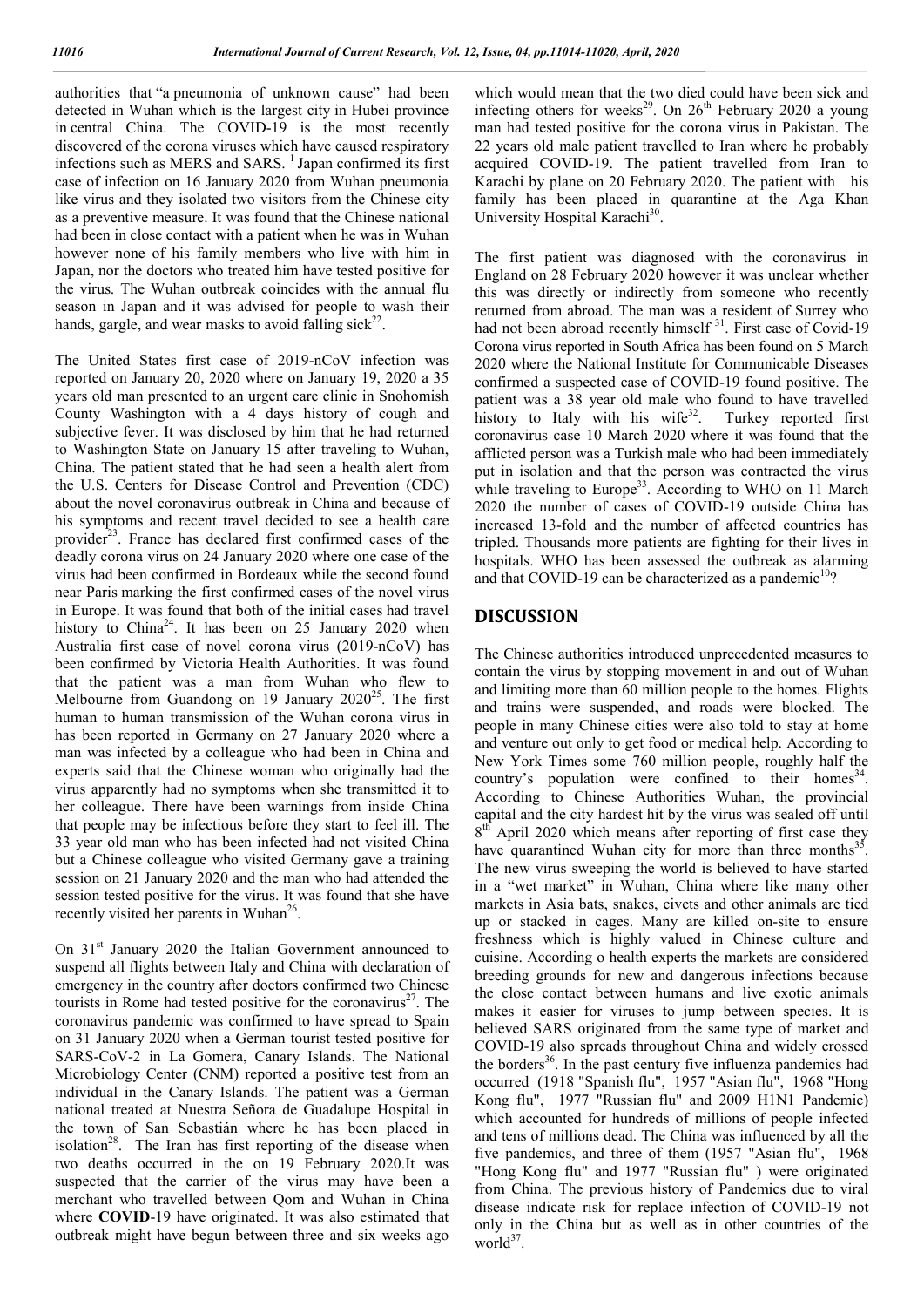Siddharth Chandra said that the estimates about of deaths from the influenza pandemic of 1918–19 in Japan range from 257,000 to 481,000 with the resulting crude death rate range of 0.47%–0.88% is found as considerably lower than worldwide estimates of 1.66%–2.77%. In agreeing with Siddharth about Japan for control of disease it looks that the Japan is maintaining similar approach for prevention where they have detected first case during screening as a preventive measure in the beginning period of pandemic<sup>38</sup>. Alexandra et.al in the editorial about Pandemic in the United States drawn toward role of both private citizens and uniformed personnel; for households, communities, work forces, volunteer organizations, and professional organizations; and for traditional governance structures at the local, state, and federal levels. In agreeing with Alexandra the vital role of all corner of community can't be ignored for control of disease<sup>39</sup>. The Local (fr) in the article Black Death to Spanish Flu stated diseases have shaped French history and since in the 21st century advances occurred in microbiology and virology as well as an understanding of how disease spreads expects that it would be extremely difficult for a plague to rage as widely and wildly as the Black Death or at least at the same level of lethality. In continuation of epidemic we agreeing partially about reduced level of lethality however in spite of sufficient advancement in microbiology and virology yet the Pandemic of COVID-19 have not only occurred but as well as spread globally which indicate the search of factors beyond microbiology and virology to control the occurrence of epidemic/pandemic disease $40$ .

The Health Department of Australia in their update about history of pandemics stated influenza pandemic of 1957-58 arose by genetic reassortment of a bird virus. Similarly studies showed that in 1968-70 pandemic or Hong Kong flu also occurred by genetic reassortment. In agreeing with the Health Department studies are needed to be carried out not only for control of the corona virus disease but as well as to detect genetic reassortment for control of disaese<sup>41</sup>. German Lopez in the Vox stated about lessons on social distancing from 1918 Spanish flu pandemic and recommended that quick actions are needed to be taken and interventions should be sustained until the virus truly goes away. It also emphasized to sustain the social distancing practices which could required for months as it is necessarily required to save as many lives as possible. The role of leadership in control of epidemic/pandemic can be judged from lessons in 1918 where in Pennsylvania the mayors of Philadelphia and Pittsburgh were fighting with the governor and the governor was fighting with the state health commissioner. In the same year there were some cities that had really good leaders and they had really good health commissioners who worked well with mayors and worked well with the superintendent of schools and police force and then there were others that were really bad. All this indicate in addition to social distancing the whole of the community including leadership should function as a single unit to compete the pandemic<sup>42</sup>. Guido Alfani stated in European Review of Economic History about Plague in seventeenth century Europe and the decline of Italy and concluded that plague greatly contributed to the relative economic decline of Italy and set an agenda for investigating fully the economic consequences of the epidemics. In agreeing to Alfani whereas Italy is one of the most affected countries in the world due to COVID-19 the economic consequences are needed to be investigated globally with appropriate remedies for the recovery of the survivors $43$ .

We agree with David et.al who in their study of Spanish flu  $(1918)$  gave an insight for the  $21<sup>st</sup>$  century that the most difficult challenge would probably not be to increase medical knowledge about treatment and prevention but to increase medical capacity, resource availability (e.g., hospital beds, medical personnel, drugs, and supplies), public health and community crisis responses to an event in which 25–50% of the population could fall ill during a few weeks' time. Health care systems could be rapidly overwhelmed by the sheer volume of cases where ensuring production and delivery of sufficient quantities of antiviral, vaccines, and antibiotics, as well as providing widespread access to medications and medical care particularly to impoverished regions would be a sobering challenge since supply chain of necessary medications and equipment for medical care could easily be disrupted by global public health catastrophe<sup>44</sup>.

Azizi et.al in their study about History of Cholera Outbreaks in Iran during the  $19<sup>th</sup>$  and  $20<sup>th</sup>$  Centuries concluded that several Persian books were written on cholera by Iranian and European physicians in Iran during the 19th and 20th centuries. The oldest book was entitled 'Wabbayeh' (Cholera) written by an Iranian author named Mirza Mohammad Tabib Tehrani which dated back to 1858.23 Among European physicians, Dr. Jacob Eduard Polak (1818-1891) from Austria who was the first medical teacher of Dar al-Fonun School (founded in 1851) wrote a treatise on cholera (Resaly-e Wabbayeh) which was published by Dar al-Fonun Press in 1852.The Pandemic of corona virus disease(COVID-19) after killing thousands of people globally would be most probably over following which as earlier books and articles would have been written with numerous conclusions and failure to implement to implement the remedies of conclusion can't stop the happening of next pandemic in the world $45$ .

Mazhar Hussain in their article stated about Pakistan's preparedness for corona virus pandemic. It was emphasized that Pakistan has unenviable task of ensuring its public health system which is already under resourced and overburdened where it should be urgently strengthened to tackle the rapidly expanding pandemic. In this regard,three steps consisting of ensure adequate availability of diagnostics and effective screening, take adequate preventive measures and develop capacity for timely regulatory approvals and stockpiling for drugs/vaccines are urgently required to be taken compete the risk COVID-19 pandemic in Pakistan<sup>46</sup>. Philips in their article said that the issue of repatriation of foreign nationals from China grabs the headlines in South Africa and elsewhere on the continent in the wake of the spread of Covid-19 about important lessons that can needed to be drawn from events 102 years ago in 1918 when an earlier epidemic called Spanish flu arrived in the country. That was the most devastating pandemic of modern times killing more than 50 million people around the world (or 3% to 4% of the globe's population) in just more than a year. About 300 000 South Africans died within six weeks which represented 6% of the entire population. Certainly, the world is a very different place in 2020, not least in the speed of international travel compared to that in the steamship era of 1918 however the ways in which viruses behave and humans respond have not changed as much. Therefore, still important lessons needed to be learnt from the catastrophe from 1918 to  $2020^{47}$ . Accoring to Massimi Galli "Italy is a country of old people" and therefore the elderly with previous pathologies are notoriously at higher risk.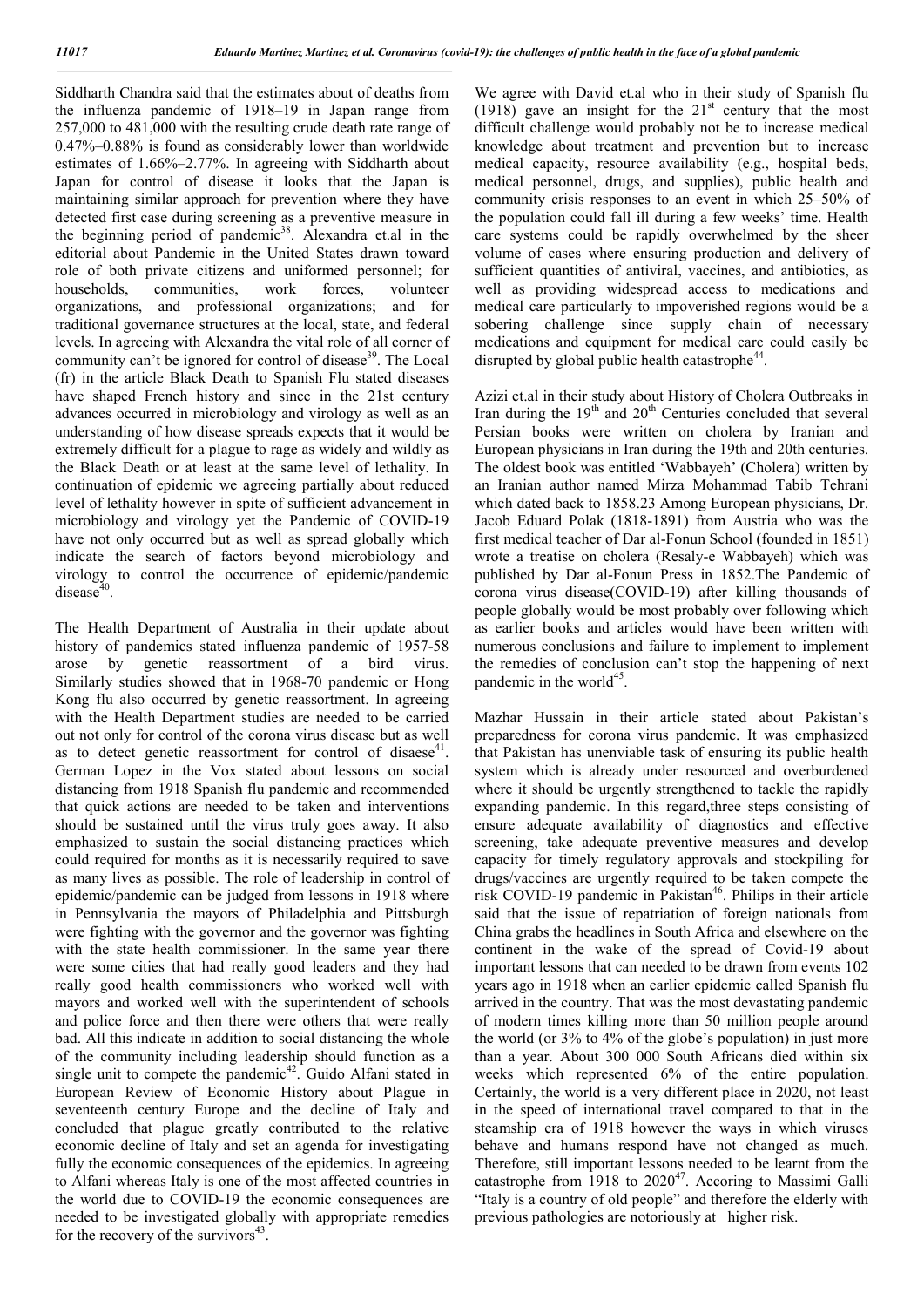The higher age with weaker immune system has been the probable reason for more serious cases of corona virus in the Italy<sup>48</sup>. It has been on  $18<sup>th</sup>$  February 2020 where a fit 38 years old with no apparent links to China fell ill in Codogno. He saw his GP and visited his local hospital several times, but his symptoms were not picked up as resulting from the corona virus. The patient was finally admitted to hospital where he was tested after 36 hours delay which he spent outside isolation. It can be judged that by that time he had infected a number of medical personnel and other contacts over a period of days<sup>48</sup>. According to Berna Arda et.al the pandemic is reported to spread in three waves, A moderate but fairly spreading occurrence in spring 1918 then an utterly severe and devastating attack in fall 1918 and finally a last attack in spring 1919. The last wave was more severe than the first wave but not as devastating as second phase. This indicate that after settlement of acute phase still there would be risk of disease and proper preventive measures should be continued to prevent relapse of the disease<sup>49</sup>.

BCG vaccination has shown broad protection to respiratory infections. It is found that those countries without universal policies of BCG vaccination (Italy, Nederland, USA) have been more severely affected compared to countries with universal and long-standing BCG policies. Countries where late start of universal BCG policy (Iran, 1984) also had high mortality indicating the idea that BCG protects the vaccinated elderly population. Since BCG vaccination also reduced the number of reported COVID-19 cases in a country therefore the reduced morbidity and mortality makes BCG vaccination a potential new tool in the fight against COVID-19 $50$ . The novel coronavirus outbreak presents an immense challenge for global health. But it is also part of a larger pattern that viruses that circulate in animals keep jumping over to infect humans. The story of the novel coronavirus is the story of HIV, of SARS, of Ebola, and even the measles. These are all diseases that have been introduced to humans with deadly effects via animals. And as humans encroach more and more into animal habitats, it is believed that these spillover events may only grow more  $common<sup>51</sup>$ .

### **Conclusion**

The spread of disease as a pandemic occurred due to movement of carriers outside China and ultimately became source of global spread. Strict quarantine measure should be maintained to avoid spread of infectious disease. Early and appropriate preventive measures should be opted after outbreak/epidemic to prevent spread of disease. The vital role of community is required to control the epidemic/pandemic disease. Beyond personal/political differences the leadership at every level should be committed to compete and manage the global crisis for the world. The code of ethics for social distancing should be defined and strictly implemented. Appropriate economic remedies should be made after survivors of pandemic globally. Selling, buying and eating of wildlife animals should be internationally banned. The genetic reassortment of COVID-19 should be worked to prevent any pandemic due to same virus in future. In order to manage global public health catastrophe, the health authorities should make system in cold days which is reserved sufficiently for provision of chain about necessary medications and equipment to manage the crisis. The settlement of corona disease may take a longer time therefore preventive measures should be continued after settlement of acute of the disease.

### **REFERENCES**

- 1. China shows COVID-19 Coronavirus can be 'stopped in its tracks'. UN News.16 March 2020, https://news. un.org/en/story/2020/03/1059502
- 2. A pneumonia outbreak associated with a new coronavirus of probable bat origin,Peng Zhou, Xing-Lou Yang, Xian-Guang Wang, Ben Hu, Lei Zhang, Wei Zhanget.al, Nature, 12 March 2020:579, https://doi.org/ 10.1038/s41586-020-2012-7
- 3. Alexander E. Gorbalenya, Susan C. Baker, Ralph S. Baric, Raoul J. de Groot, Christian Drosten, Anastasia A. Gulyaeva et al. 2020. Severe acute respiratory syndromerelated coronavirus: The species and its viruses – a statement of the Coronavirus Study Group, bio Rxiv, February 11, 2020, https://doi.org/10.1101/2020.02.07.937862.
- 4. Coronavirus (COVID-19) everything you need to know, in language you can understand, Queensland Health, 3 March 2020, https://www.health.qld.gov. au/ newsevents/news/novel-coronavirus-covid-19-sars-queenslandaustralia-how-to-understandsymptoms-treatment
- 5. Na Zhu, Dingyu Zhang, Wenling Wang, Xingwang Li, Bo Yang, Jingdong Song,et.al, A Novel Coronavirus from Patients with Pneumonia in China, 2019, The new england journal o f medicine, February 20, 2020, n engl j med 382;8.
- 6. World Health Organization, There is a current outbreak of Coronavirus(COVID-19) disease, https://www.who.int/health-topics/coronavirus#tab= tab\_1Coronavirus
- 7. Difference Between an Epidemic and a Pandemic, Verywell Health, March 17, 2020, https:// www.verywellhealth.com/difference-between-epidemicand-pandemic-2615168
- 8. Rebecca S.B. Fischer,What's the Difference between Pandemic, Epidemic, and Outbreak?,Jstor Daily, March 19,2020, https://daily.jstor.org/whats-the-differencebetween-pandemic-epidemic-and-outbreak/
- 9. Jack Slater, When was the last pandemic in England?, Metro, 15 March 2020, https://metro.co.uk/2020/03/15/lastpandemic-england-12401281/
- 10. World Health Organization,11 March 2020, WHO Director-General's opening remarks at the media briefing on COVID-19 - 11 March 2020, https://www.who.int/dg /speeches /detail/who-director-general-s-opening-remarksat-the-media-briefing-on-covid-19---11-march-2020
- 11.Jeanna Bryner, 1st known case of coronavirus traced back to November in China,Livescience,14 March 2020, https://www.livescience.com/first-case-coronavirusfound.html.
- 12. Aylin Woodward,Both the new coronavirus and SARS outbreaks likely started in Chinese wet markets,Business Insider,https://www.businessinsider.com/ wuhancoronavirus-chinese-wet-market-photos-2020-1
- 13.Rachael D'Amore, Coronavirus: Where did it come from and how did we get here? March 17, 2020,https://globalnews.ca/news/6682629/coronavirushow-did-it-start/
- 14. Livemint, Coronavirus: China reopens markets selling bats, pangolins and dogs,1 April 2020, https://www.livemint.com/news/world/coronavirus-chinareopens-markets-selling-bats-pangolins-and-dogs-11585725524833.html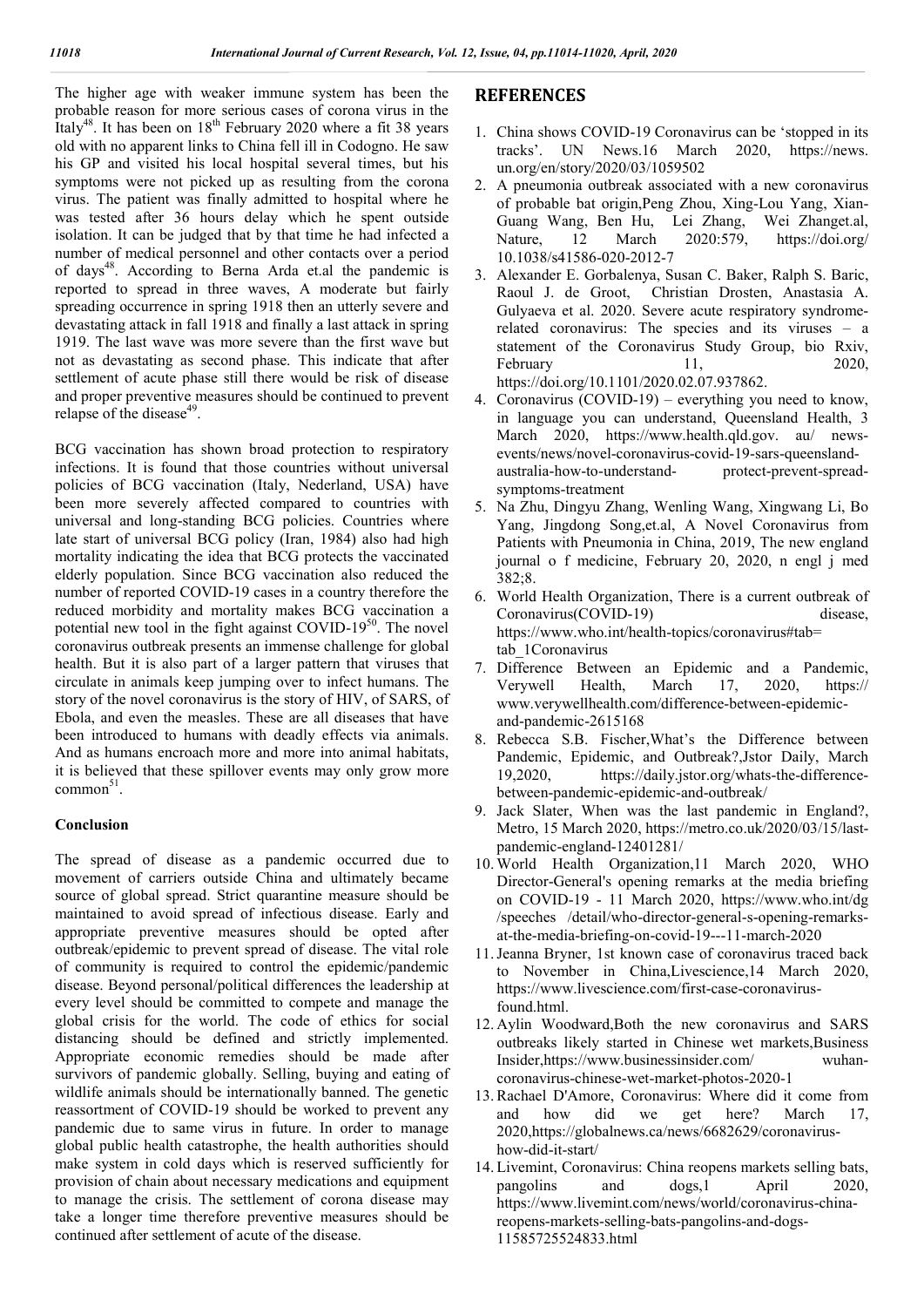15.Charli Shield,DW,26 March 2020,https://www.dw.com/en/coronavirus-from-bats-topangolins-how-do-viruses-reach-us/a-52291570

- 16.Claire Jarvis, Which Species Transmit COVID-19 to Humans? We're Still Not Sure, TheScienctist, Mar 16, 2020,https://www.the-scientist.com/news-opinion/whichspecies-transmit-covid-19-to-humans-were-still-not-sure-67272
- 17. World Health Organization,Coronavirus disease 2019 (COVID-19) Situation Report – 32,21 February 2020
- 18.CDC Home, Centers for Disease Control and Prevention, Using an Epi Curve to Determine Most Likely Period of Exposure,https://www.cdc.gov/training/QuickLearns /exposure/2.html
- 19. Novel Coronavirus(2019-nCoV) Situation Report 7,World Health Organization,27 January 2020
- 20.Coronavirus Incubation Period,worldometer,12 March 2020,https://www.worldometers.

info/coronavirus/coronavirus-incubation-period/#ref-2

- 21. Definitions,http://www.ph.ucla.edu/epi/Bioter/anthapha\_de f\_a.html
- 22. Walter Sim,Japan confirms first case of infection from Wuhan coronavirus; Vietnam quarantines two tourists,The Straight Times,January 16,2020,https://www. straitstimes.com/asia/east-asia/japan-confirms-first-case-of infection- with-new-china-coronavirus
- 23. Michelle L. Holshue,Chas DeBolt,Scott Lindquist,Kathy H. Lofy,John Wiesman, Hollianne Bruce et.al,First Case of 2019 Novel Coronavirus in the United States,The New England Journal of Medicine,N Engl J Med 2020; 382:929-936,DOI: 10.1056 /NEJMoa2001191
- 24. Vincent Wood,Coronavirus: France confirms three cases of deadly virus,Independent, 24 January 2020, https://www. Independent. co.uk /news /world /europe/coronavirusfrance-china-wuhan-virus-symptoms-outbreak-latesta9301106.html
- 25. First confirmed case of novel coronavirus in Australia,25 January 2020,https://www.health.gov.au/ministers/the-hongreg-hunt-mp/media/first-confirmed-case-of-novelcoronavirus-in-australia
- 26. Sarah Boseley, Germany confirms first human coronavirus transmission in Europe. The Guardian, 28 Jan 2020,https://www.theguardian.com/science/2020 / jan/ 28/germany-confirms-first-human-coronavirustransmission-in-europe
- 27. AFP,Italy suspends all China flights as coronavirus cases confirmed in Rome,31 January 2020,https://www.thelocal.it/20200131/italy-suspends-allchina-flights-after-coronavirus-cases-confirmed-in-rome/
- 28. Pablo Linde,Elpais,Spain confirms first case of Wuhan coronavirus,03 feb 2020,https://english.elpais.com/international/2020-02- 03/spain-confirms-first-case-of-wuhancoronavirus.html?rel=listapoyo
- 29.Robin Wright, The New Yorker, How Iran Became a New Epicenter of the Coronavirus Outbreak, February 28, 2020,https://www.newyorker.com/news/ourcolumnists/how-iran-became-a-new-epicenter-of-thecoronavirus-outbreak
- 30. Ariba Shahid,Two coronavirus cases confirmed in Pakistan, Pakistan Today, February 27, 2020,https://www.pakistantoday.com.pk/2020/02/26/sindhhealth-two-coronavirus-cases-confirmed-in-pakistanconfirms-first-coronavirus-case-in-karachi/
- 31.BBC, Coronavirus: Latest patient was first to be infected in UK,29 February 2020,https://www.bbc.com/news/uk-51683428.html
- 32. Popo Maja, First case of Covid-19 Coronavirus reported in SA,5 Mar 2020,https://www.gov.za/speeches/healthreports-first-case-covid-19-coronavirus-5-mar-2020-0000
- 33. Daily Sabah, Turkey remains firm, calm as first coronavirus case confirmed, 11 March 2 0 2 0 ,https://www.dailysabah.com/turkey/turkey-remainsfirm-calm-as-first-coronavirus -case-confirmed/news
- 34. David Cyranoski , What China's coronavirus response can teach the rest of the world, nature,17 March 2020,https://www.nature.com/articles/d41586-020-00741-x
- 35. Vivian Wang and Sui-Lee Wee, China to Ease Coronavirus Lockdown on Hubei 2 Months After Imposing It, The New York Times,March 24, 2020,https://www.nytimes.com/2020/03/24/world/asia/chin a-coronavirus-lockdown-hubei.html
- 36.Rachael D'Amore,Why China's wildlife trade ban will help, but not stop, coronavirus,GLOBAL NEWS, February 27, 2020, https://globalnews.ca/news /6603237/ chinacoronavirus-wildlife-markets/
- 37. Qin Y, Zhao MJ, Tan YY, Li XQ, Zheng JD, Peng ZB, Feng LZ.History of influenza pandemics in China during the past century, PubMed, 10;39(8):1028- 1031,2018,doi.10.3760/cma.j.issn.0254-6450.2018.08.003
- 38. Siddharth Chandra, Deaths Associated with Influenza Pandemic of 1918–19 Japan, Emerging Infectious Diseases, 4, April 2013, DOI: http://dx.doi.org/10.3201/eid 1904.120103
- 39. Alexandra Minna Stern,Martin S. Cetron,Howard Markel,THE 1918–1919 Influenza Pandemic in the United States: Lessons Learned and Challenges Exposed, Public Health Reports, 2010; 125(Suppl 3): 6– 8,doi:10.1177/00333549101250S303
- 40.Black Death to Spanish Flu how diseases have shaped French history, The Local fr, 9 March 2020,https://www.thelocal.fr/20200309/black-death-tospanish-flu-how-diseases-have-shaped-french-history
- 41. History of pandemics, The Department of Health,19 January 2011,https://www1.health.gov.au/internet/main/publishing.

nsf/Content/about-pandemic-history

- 42. German Lopez, 5 lessons on social distancing from the 1918 Spanish flu pandemic,Vox, Mar 24, 2020, https://www.vox.com/policy-and-politics/2020/3/24/ 21188121/coronavirus-covid-19-social-distancing-1918 spanish-flu
- 43. Guido Alfani,Plague in seventeenth-century Europe and the decline of Italy: an epidemiological hypothesis, European Review of Economic History, 17, 408–430 # European Historical Economics Society 2013 doi:10.1093/ereh/het013
- 44. David M. Morens,Anthony S. Fauci,The 1918 Influenza Pandemic: Insights for the 21st Century, JID,2007:195, Pages 1018–1028, https://doi.org/10.1086/511989
- 45. MH Azizi, F Azizi, History of Cholera Outbreaks in Iran during the 19th and 20th Centuries, Middle East Journal of Digestive Diseases, January 2010,2(1)
- 46. Mazhar Hussain, Pakistan's preparedness for coronavirus pandemic, The Nation, March 29, 2020,https://nation.com.pk/29-Mar-2020/pakistan-spreparedness-for-coronavirus-pandemic
- 47. Howard Phillips, Containing Covid-19: SA must learn from the mistakes of the 1918 Spanish flu epidemic, Mail &